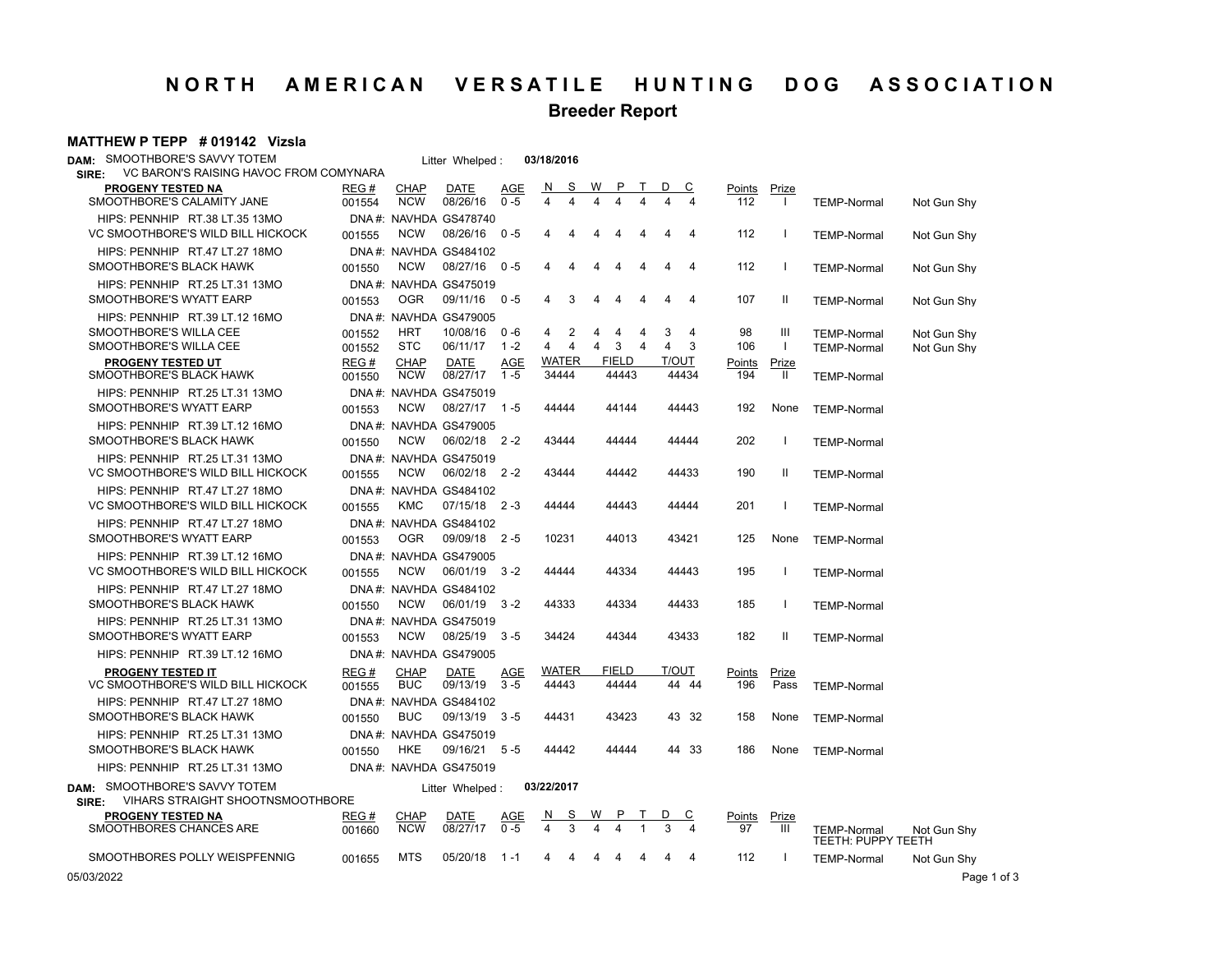## **NORTH AMERICAN VERSATILE HUNTING DOG ASSOCIATION**

## **Breeder Report**

| SMOOTHBORE'S SAVVY TOTEM<br>DAM:<br><b>VIHARS STRAIGHT SHOOTNSMOOTHBORE</b><br>SIRE: |                |                               | Litter Whelped:  |             | 03/22/2017 |     |    |     |  |     |               |       |                                          |             |
|--------------------------------------------------------------------------------------|----------------|-------------------------------|------------------|-------------|------------|-----|----|-----|--|-----|---------------|-------|------------------------------------------|-------------|
| <b>PROGENY TESTED NA</b><br>SMOOTHBORES CHANCES ARE                                  | REG#<br>001660 | CHAP<br><b>NCW</b>            | DATE<br>06/02/18 | AGE<br>1 -2 | N.         | - S | W  |     |  |     | Points<br>112 | Prize | <b>TEMP-Normal</b>                       | Not Gun Shy |
| SMOOTHBORE'S CALAMITY JANE<br>DAM:<br>VC MARTINSEN'S MO RIVER REGGIE<br>SIRE:        |                | 05/04/2021<br>Litter Whelped: |                  |             |            |     |    |     |  |     |               |       |                                          |             |
| <b>PROGENY TESTED NA</b>                                                             | REG#           | CHAP                          | DATE             | AGE         |            | NS. | W. | PT. |  | D C | Points        | Prize |                                          |             |
| SMOOTHBORES CHASING WHISKEY RIVER                                                    | 002073         | SAB                           | 09/12/21         | $0 - 4$     |            |     |    |     |  |     | 82            | None  | <b>TEMP-Normal</b><br>USED BIRD AT WATER | Not Gun Shv |

#### **SHERYLE J TEPP # 019143 Vizsla**

| SMOOTHBORE'S SAVVY TOTEM<br>DAM:                                                                   |                  |                           | Litter Whelped:                         |                       | 03/18/2016                      |        |                       |        |        |                     |               |                   |                                          |                            |
|----------------------------------------------------------------------------------------------------|------------------|---------------------------|-----------------------------------------|-----------------------|---------------------------------|--------|-----------------------|--------|--------|---------------------|---------------|-------------------|------------------------------------------|----------------------------|
| VC BARON'S RAISING HAVOC FROM COMYNARA<br>SIRE:<br>PROGENY TESTED NA<br>SMOOTHBORE'S CALAMITY JANE | REG#             | <b>CHAP</b>               | <b>DATE</b><br>08/26/16                 | <b>AGE</b><br>$0 - 5$ | S<br>N<br>$\blacktriangle$<br>4 | W<br>4 | P<br>4                |        | D      | <u>c</u>            | Points        | <u>Prize</u>      |                                          |                            |
| HIPS: PENNHIP RT.38 LT.35 13MO                                                                     | 001554           | <b>NCW</b>                | DNA#: NAVHDA GS478740                   |                       |                                 |        |                       |        |        |                     | 112           | $\perp$           | <b>TEMP-Normal</b>                       | Not Gun Shy                |
| VC SMOOTHBORE'S WILD BILL HICKOCK                                                                  | 001555           | <b>NCW</b>                | 08/26/16                                | $0 - 5$               | 4<br>4                          | 4      | 4                     | 4      | 4      | 4                   | 112           |                   | <b>TEMP-Normal</b>                       | Not Gun Shy                |
| HIPS: PENNHIP RT.47 LT.27 18MO<br>SMOOTHBORE'S BLACK HAWK                                          | 001550           | <b>NCW</b>                | DNA#: NAVHDA GS484102<br>08/27/16       | - 0 - 5               | 4<br>4                          | 4      |                       |        | 4      | 4                   | 112           |                   | <b>TEMP-Normal</b>                       | Not Gun Shy                |
| HIPS: PENNHIP RT.25 LT.31 13MO<br>SMOOTHBORE'S WYATT EARP                                          | 001553           | <b>OGR</b>                | DNA#: NAVHDA GS475019<br>09/11/16 0-5   |                       | $\overline{4}$<br>3             | 4      | 4                     | 4      | 4      | $\overline{4}$      | 107           | Ш                 | <b>TEMP-Normal</b>                       | Not Gun Shy                |
| HIPS: PENNHIP RT.39 LT.12 16MO                                                                     |                  |                           | DNA#: NAVHDA GS479005                   |                       |                                 |        |                       |        |        |                     |               |                   |                                          |                            |
| SMOOTHBORE'S WILLA CEE<br>SMOOTHBORE'S WILLA CEE                                                   | 001552<br>001552 | <b>HRT</b><br><b>STC</b>  | 10/08/16<br>06/11/17                    | $0 - 6$<br>$1 - 2$    | 2<br>4<br>4<br>4                | 4<br>4 | 4<br>3                | 4<br>4 | 3<br>4 | $\overline{4}$<br>3 | 98<br>106     | Ш<br>$\mathbf{I}$ | <b>TEMP-Normal</b><br><b>TEMP-Normal</b> | Not Gun Shv<br>Not Gun Shy |
| <b>PROGENY TESTED UT</b>                                                                           | REG#             | <b>CHAP</b>               | <b>DATE</b>                             | AGE                   | <b>WATER</b>                    |        | <b>FIELD</b>          |        | T/OUT  |                     | Points        | Prize             |                                          |                            |
| SMOOTHBORE'S WYATT EARP                                                                            | 001553           | <b>NCW</b>                | 08/27/17                                | $1 - 5$               | 44444                           |        | 44144                 |        |        | 44443               | 192           | None              | <b>TEMP-Normal</b>                       |                            |
| HIPS: PENNHIP RT.39 LT.12 16MO<br>SMOOTHBORE'S BLACK HAWK                                          | 001550           | <b>NCW</b>                | DNA#: NAVHDA GS479005<br>08/27/17       | $1 - 5$               | 34444                           |        | 44443                 |        |        | 44434               | 194           | Ш                 | <b>TEMP-Normal</b>                       |                            |
| HIPS: PENNHIP RT.25 LT.31 13MO<br>VC SMOOTHBORE'S WILD BILL HICKOCK                                | 001555           | <b>NCW</b>                | DNA#: NAVHDA GS475019<br>06/02/18 2-2   |                       | 43444                           |        | 44442                 |        |        | 44433               | 190           | Ш                 | <b>TEMP-Normal</b>                       |                            |
| HIPS: PENNHIP RT.47 LT.27 18MO<br>SMOOTHBORE'S BLACK HAWK                                          | 001550           | <b>NCW</b>                | DNA#: NAVHDA GS484102<br>06/02/18       | - 2 - 2               | 43444                           |        | 44444                 |        |        | 44444               | 202           |                   | <b>TEMP-Normal</b>                       |                            |
| HIPS: PENNHIP RT.25 LT.31 13MO<br>VC SMOOTHBORE'S WILD BILL HICKOCK                                | 001555           | <b>KMC</b>                | DNA#: NAVHDA GS475019<br>$07/15/18$ 2-3 |                       | 44444                           |        | 44443                 |        |        | 44444               | 201           |                   | <b>TEMP-Normal</b>                       |                            |
| HIPS: PENNHIP RT.47 LT.27 18MO<br>SMOOTHBORE'S WYATT EARP                                          | 001553           | <b>OGR</b>                | DNA#: NAVHDA GS484102<br>09/09/18 2-5   |                       | 10231                           |        | 44013                 |        |        | 43421               | 125           | None              | <b>TEMP-Normal</b>                       |                            |
| HIPS: PENNHIP RT.39 LT.12 16MO<br>SMOOTHBORE'S BLACK HAWK                                          | 001550           | <b>NCW</b>                | DNA#: NAVHDA GS479005<br>06/01/19       | $3 - 2$               | 44333                           |        | 44334                 |        |        | 44433               | 185           |                   | <b>TEMP-Normal</b>                       |                            |
| HIPS: PENNHIP RT.25 LT.31 13MO<br>VC SMOOTHBORE'S WILD BILL HICKOCK                                | 001555           | <b>NCW</b>                | DNA#: NAVHDA GS475019<br>06/01/19 3-2   |                       | 44444                           |        | 44334                 |        |        | 44443               | 195           |                   | <b>TEMP-Normal</b>                       |                            |
| HIPS: PENNHIP RT.47 LT.27 18MO<br>SMOOTHBORE'S WYATT EARP                                          | 001553           | <b>NCW</b>                | DNA#: NAVHDA GS484102<br>08/25/19       | - 3 - 5               | 34424                           |        | 44344                 |        |        | 43433               | 182           | Ш                 | <b>TEMP-Normal</b>                       |                            |
| HIPS: PENNHIP RT.39 LT.12 16MO                                                                     |                  |                           | DNA#: NAVHDA GS479005                   |                       |                                 |        |                       |        |        |                     |               |                   |                                          |                            |
| <b>PROGENY TESTED IT</b><br>VC SMOOTHBORE'S WILD BILL HICKOCK                                      | REG#<br>001555   | <b>CHAP</b><br><b>BUC</b> | <b>DATE</b><br>09/13/19                 | AGE<br>$3 - 5$        | <b>WATER</b><br>44443           |        | <b>FIELD</b><br>44444 |        | T/OUT  | 44 44               | Points<br>196 | Prize<br>Pass     | <b>TEMP-Normal</b>                       |                            |
| HIPS: PENNHIP RT.47 LT.27 18MO                                                                     |                  |                           | DNA#: NAVHDA GS484102                   |                       |                                 |        |                       |        |        |                     |               |                   |                                          |                            |